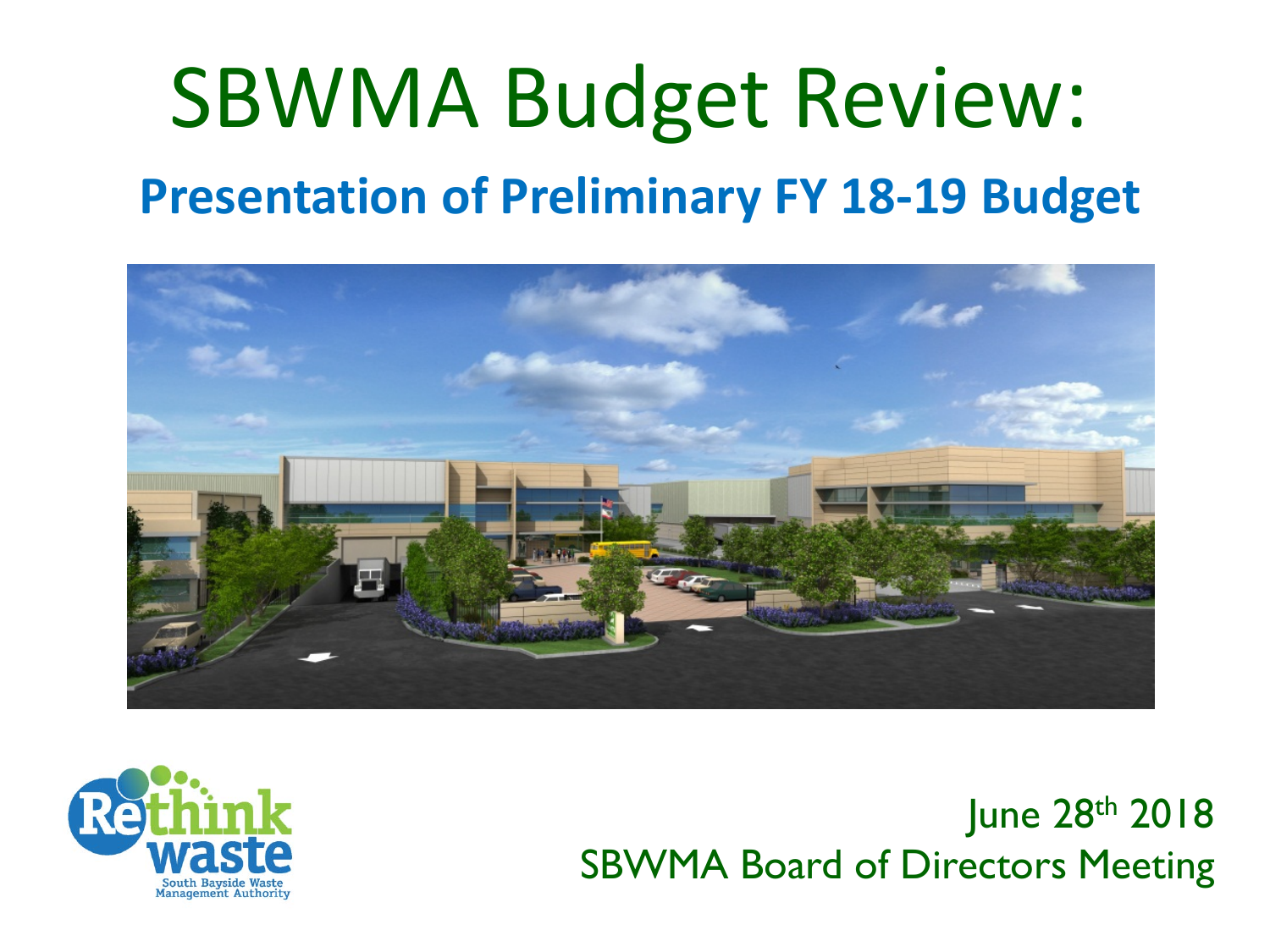# **Additional Tip Fee Increase**

\$2 Increase

| FY 18/19 - Financial Impact of Raising Franchised Tip Fees an additional \$2/Ton |               |                 |               |            |  |  |  |  |  |
|----------------------------------------------------------------------------------|---------------|-----------------|---------------|------------|--|--|--|--|--|
|                                                                                  |               | <b>Increase</b> |               |            |  |  |  |  |  |
|                                                                                  | FY18/19       | Franchise       | Variance to   |            |  |  |  |  |  |
|                                                                                  | Preliminary   | Tip Fee         | Preliminary   |            |  |  |  |  |  |
| Categories                                                                       | <b>Budget</b> | \$2/Ton         | <b>Budget</b> | Variance % |  |  |  |  |  |
| Tip Fee Revenue                                                                  | \$47,324,987  | \$47,641,273    | \$316,286     | 0.67%      |  |  |  |  |  |
| Franchise Fee                                                                    | 2,253,616     | 2,268,677       | 15,062        | 0.67%      |  |  |  |  |  |
| Net Budget Increase/(Decrease)                                                   |               |                 | \$301,224     |            |  |  |  |  |  |
|                                                                                  |               |                 |               |            |  |  |  |  |  |
| CY 2019 Annualized Revenue Increase                                              |               |                 | \$632,572     |            |  |  |  |  |  |
| Rate Payer % Increase/(Decrease)                                                 |               |                 | 0.63%         |            |  |  |  |  |  |
|                                                                                  |               |                 |               |            |  |  |  |  |  |

|          | FY 18/19 - Financial Impact of Raising Franchised Tip Fees an additional \$6/Ton |               |              |               |            |  |  |  |  |  |
|----------|----------------------------------------------------------------------------------|---------------|--------------|---------------|------------|--|--|--|--|--|
|          |                                                                                  |               |              |               |            |  |  |  |  |  |
|          |                                                                                  | FY18/19       | Franchise    | Variance to   |            |  |  |  |  |  |
|          |                                                                                  | Preliminary   | Tip Fee      | Preliminary   |            |  |  |  |  |  |
| \$6      | Categories                                                                       | <b>Budget</b> | \$6/Ton      | <b>Budget</b> | Variance % |  |  |  |  |  |
| Increase | Tip Fee Revenue                                                                  | \$47,324,987  | \$48,273,845 | \$948,858     | 2.00%      |  |  |  |  |  |
|          | Franchise Fee                                                                    | 2,253,616     | 2,298,800    | 45,185        | 2.00%      |  |  |  |  |  |
|          | Net Budget Increase/(Decrease)                                                   |               |              | \$903,673     |            |  |  |  |  |  |
|          |                                                                                  |               |              |               |            |  |  |  |  |  |
|          | CY 2019 Annualized Revenue Increase                                              |               |              | \$1,897,716   |            |  |  |  |  |  |
|          | Rate Payer % Increase/(Decrease)                                                 |               |              | 1.90%         |            |  |  |  |  |  |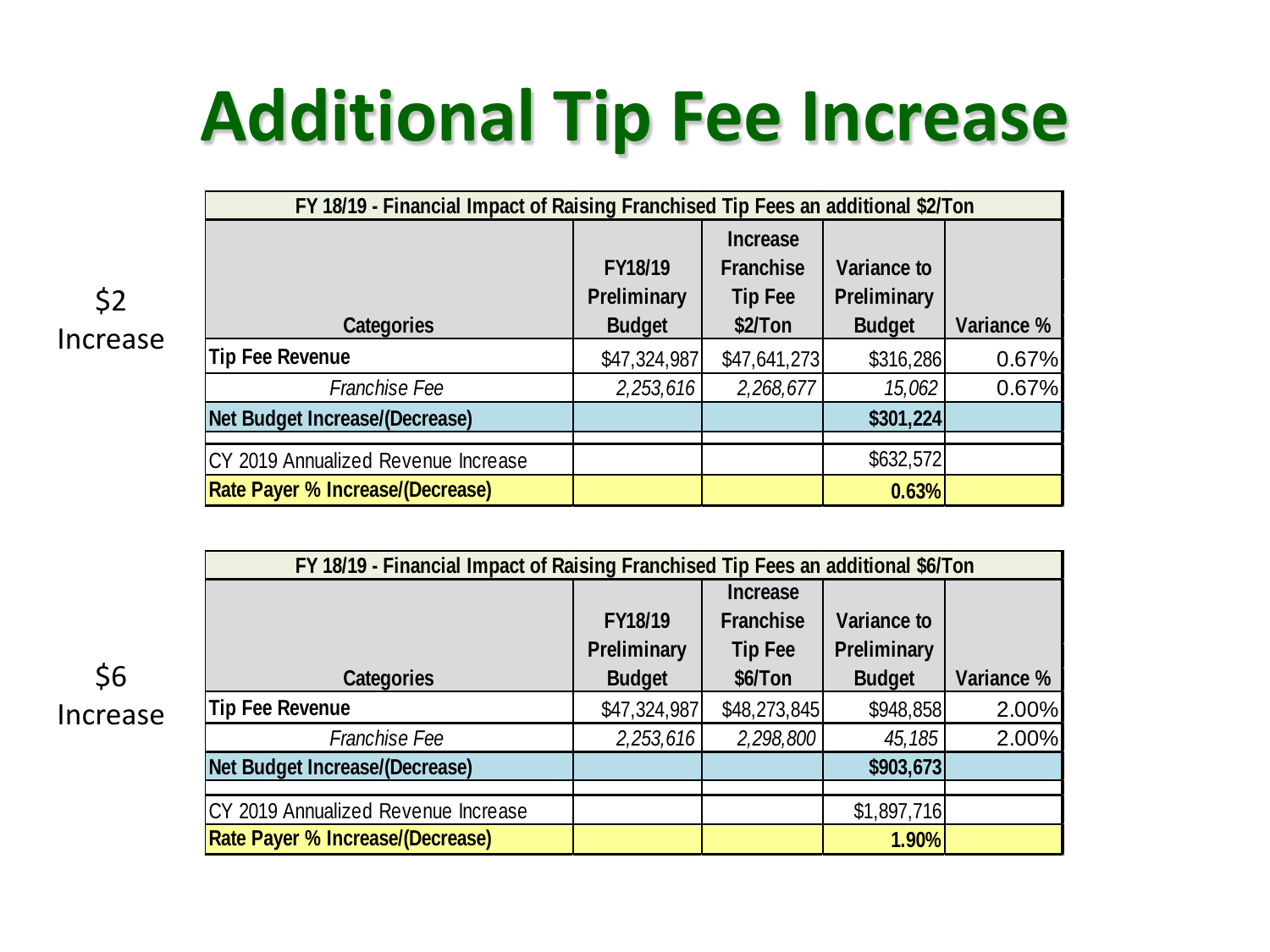# **Tip Fee Increase Schedule**

| <b>TIP FEE HISTORY</b>      | Actual         | Actual  | Actual         | Actual         | <b>Estimate</b> | <b>Estimate</b> |
|-----------------------------|----------------|---------|----------------|----------------|-----------------|-----------------|
|                             | <u>Jan '16</u> | Sep '16 | <u>Jan '17</u> | <u>Jan '18</u> | <u>Jul '18</u>  | <u>Jan '19</u>  |
| <b>TS Tip Fee</b>           |                |         |                |                |                 |                 |
| <b>SBWMA Solid Waste</b>    | \$94           | \$94    | \$104          | \$107          | \$107           | \$121           |
| <b>SBWMA Green Waste</b>    | \$96           | \$96    | \$106          | \$112          | \$112           | \$126           |
| <b>SBWMA Food Waste</b>     | \$107          | \$107   | \$118          | \$121          |                 | \$141           |
| <b>SBWMA C&amp;D</b>        | \$94           | \$94    | \$104          | \$107          | \$107           | \$121           |
| Non-SBWMA Solid Waste       | \$97           | \$105   | \$110          | \$113          | \$113           | \$127           |
| Non-SBWMA Green Waste       | \$99           | \$101   | \$106          | \$115          | \$115           | \$128           |
| Non-SBWMA Food Waste        | \$107          | \$112   | \$118          | \$121          | \$131           | \$141           |
| Non-SBWMA C&D               | \$81           | \$97    | \$104          | \$107          | \$107           | \$120           |
| Public Weighted Dirt (Tons) | \$88           | \$88    | \$95           | \$98           | \$98            | \$103           |
| Public Solid Waste (Yards)  | \$38           | \$38    | \$41           | \$42           | \$42            | \$44            |
| Public Green Waste (Yards)  | \$27           | \$27    | \$29           | \$31           | \$33            | \$35            |
| Public C&D (Yards)          | \$35           | \$35    | \$38           | \$40           | \$42            | \$44            |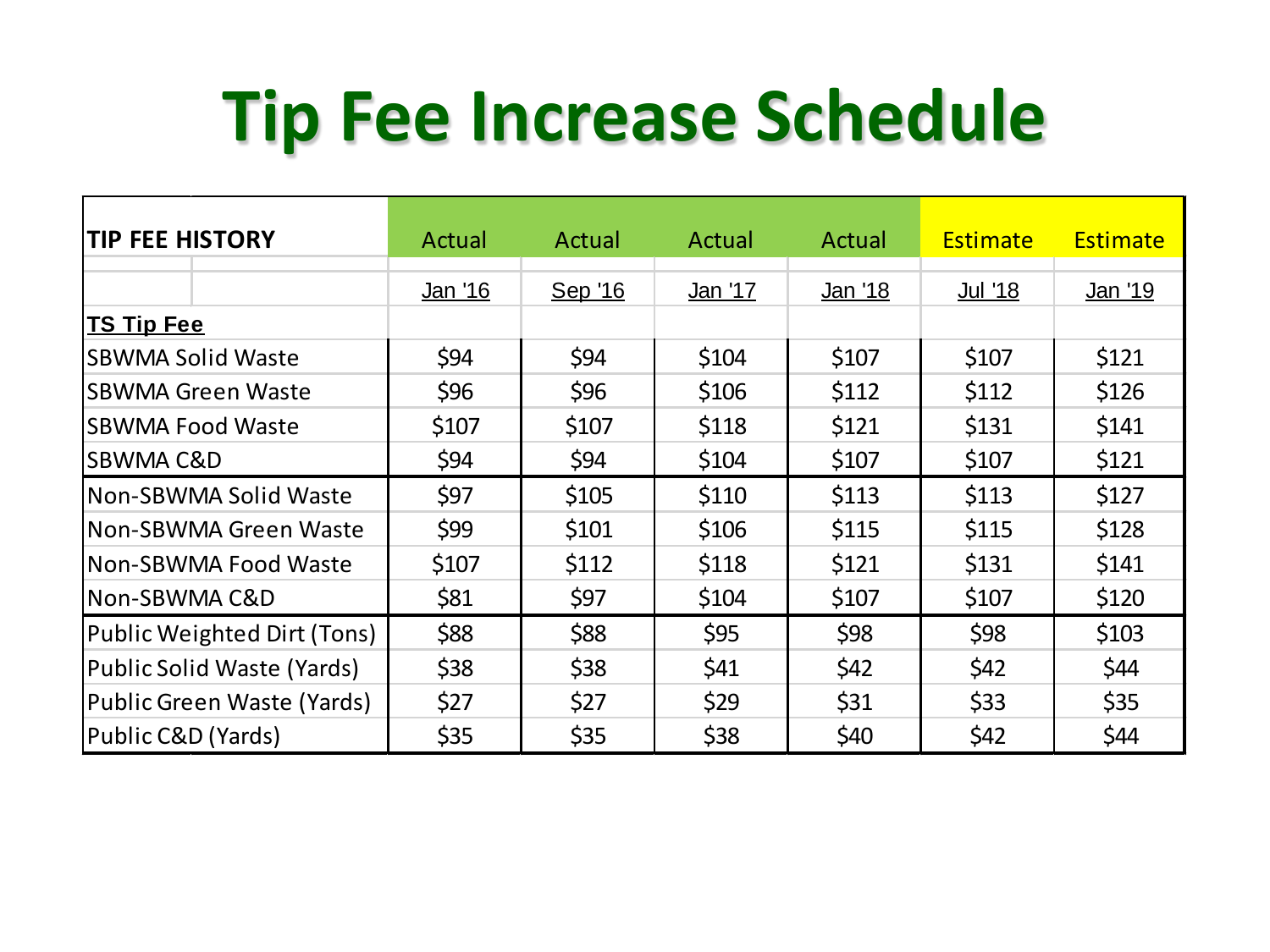# **Organics to Energy Pilot**

| <b>ORGANICS TO ENERGY PILOT COST DETAIL</b>     |         |             |  |  |  |  |  |  |  |
|-------------------------------------------------|---------|-------------|--|--|--|--|--|--|--|
|                                                 |         |             |  |  |  |  |  |  |  |
| <b>Estimated System Cost</b>                    | \$      | 5,000,000   |  |  |  |  |  |  |  |
| <b>CalRecycle - Repurpose SF Recology Press</b> | \$      | (1,800,000) |  |  |  |  |  |  |  |
| <b>CalRecycle - Equipment Grants</b>            |         | (1,200,000) |  |  |  |  |  |  |  |
| <b>Potential Other Grants</b>                   | $\zeta$ | (1,000,000) |  |  |  |  |  |  |  |
| <b>Net Cost before Contingency</b>              | \$      | 1,000,000   |  |  |  |  |  |  |  |
| Add: Contingency - 25%                          | Ś       | 1,250,000   |  |  |  |  |  |  |  |
| <b>Total Estimated Cost</b>                     |         | 2,250,000   |  |  |  |  |  |  |  |
|                                                 |         |             |  |  |  |  |  |  |  |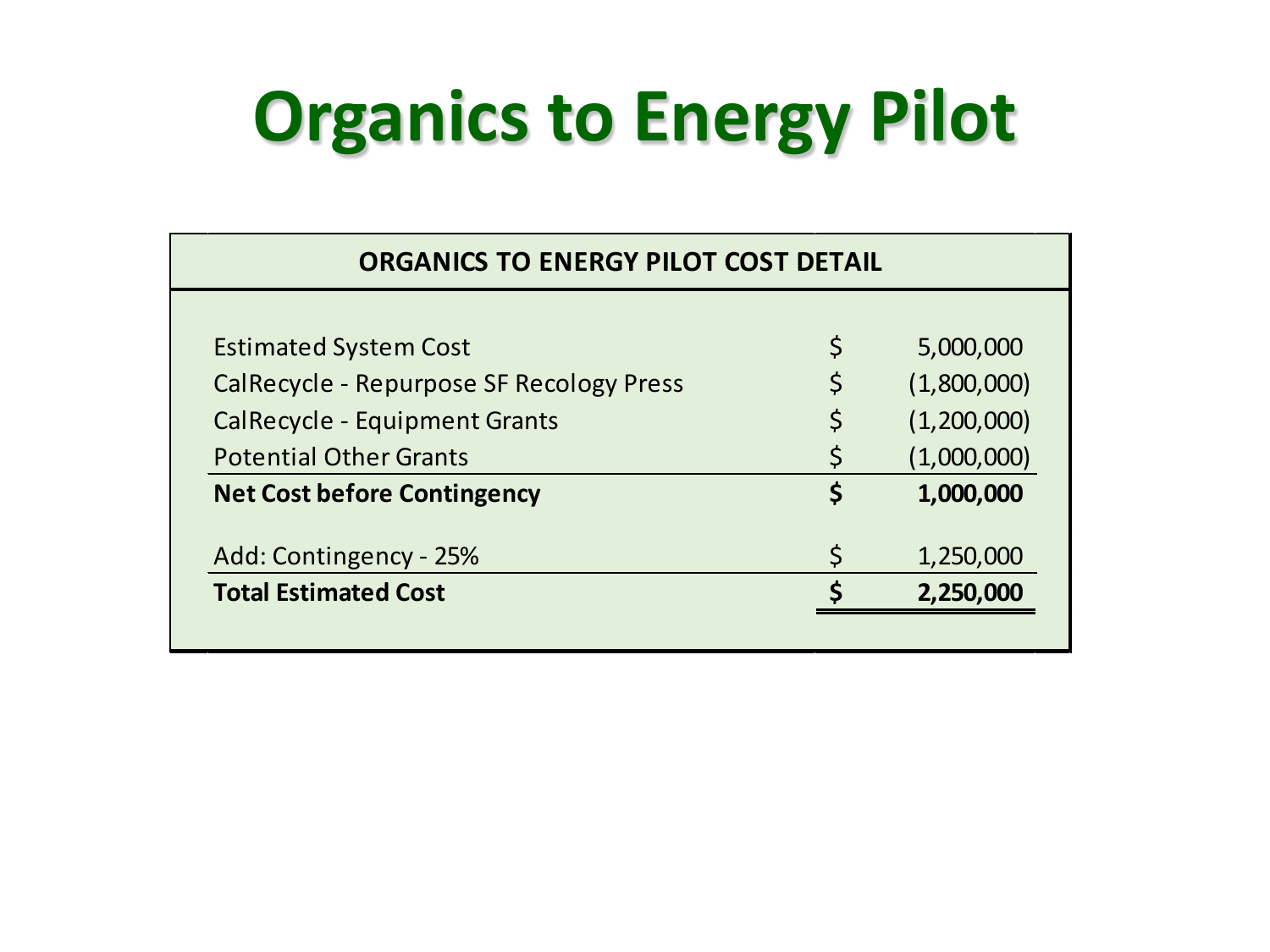# **Public Tip Fee Survey**

| <b>SHOREWAY</b>      |                    |                 |                 |  |  |  |  |  |  |
|----------------------|--------------------|-----------------|-----------------|--|--|--|--|--|--|
| <b>Material Type</b> | Current (Jan 2018) | Proposed 7/1/18 | Proposed 1/1/19 |  |  |  |  |  |  |
| Solid Waste          | $$42$ cyd          | $$42$ cyd       | $$44$ cyd       |  |  |  |  |  |  |
| C&D                  | $$40$ cyd          | $$42$ cyd       | $$44$ cyd       |  |  |  |  |  |  |
| Yard Waste           | $$31$ cyd          | \$33 cyd        | $$35$ cyd       |  |  |  |  |  |  |
| Food Waste           | \$121 ton          | \$131 ton       | \$141 ton       |  |  |  |  |  |  |
| Dirt                 | \$98 ton           | \$98 ton        | \$103 ton       |  |  |  |  |  |  |

| NEIGHBORING FACILITIES (as of April 2018) |                    |              |           |           |                       |  |  |  |  |
|-------------------------------------------|--------------------|--------------|-----------|-----------|-----------------------|--|--|--|--|
| <b>Material Type</b>                      | <b>BlueLine TS</b> |              |           |           |                       |  |  |  |  |
| Solid Waste                               | \$30 cyd           | $$36$ cyd    | $$20$ cyd | $$51$ cyd | \$103 ton (25.75 cyd) |  |  |  |  |
| C&D                                       | $$30$ cyd          | $$34$ cyd    | $$39$ cyd | $$47$ cyd | \$115 ton (23.00 cyd) |  |  |  |  |
| Yard Waste                                | \$30 cyd           | \$32 cyd     | $$20$ cyd | $$47$ cyd | \$95 ton (23.75 cyd)  |  |  |  |  |
| Food Waste                                | n/a                | \$77 ton MSW |           |           |                       |  |  |  |  |
| Dirt                                      | $$50$ cyd          | $$35$ cyd    | $$75$ cyd | $$46$ cyd | 80 ton                |  |  |  |  |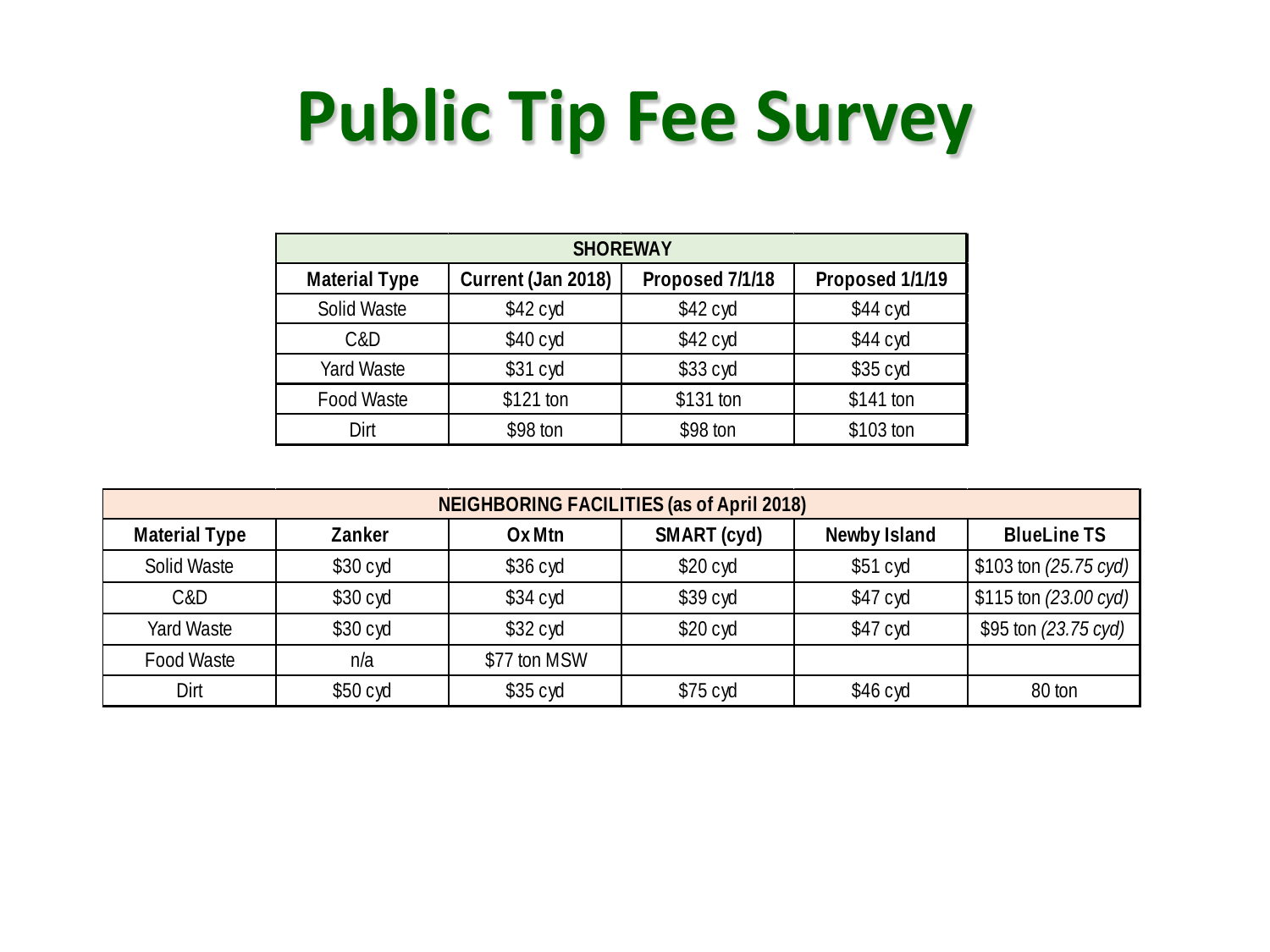## **Rate Payer Impact**

#### **Preliminary FY 18-19 Budget (\$14 Tip Fee Inc)**

| <b>TRANSFER STATION REVENUE</b>                    |              |         |              |                           |               |                           |              |  |
|----------------------------------------------------|--------------|---------|--------------|---------------------------|---------------|---------------------------|--------------|--|
| Impact to Franchise Rate Payer of Tip Fee increase |              |         |              |                           |               |                           |              |  |
| <b>Calendar Year 2019</b>                          |              |         |              |                           |               |                           |              |  |
|                                                    |              |         |              |                           |               | <b>Revenue</b>            |              |  |
|                                                    |              |         |              |                           | Rate Increase |                           | Impact       |  |
| <b>2019 Estimated Volume</b>                       | <u>Q1, 2</u> | Q3, 4   | <b>TOTAL</b> |                           |               |                           |              |  |
| <b>SBWMA Solid Waste</b>                           | 90,672       | 90,672  | 181,345      | \$                        | 14.00         | \$                        | 2,538,828    |  |
| <b>SBWMA Green Waste</b>                           | 44,288       | 44,288  | 88,575       | \$                        | 14.00         | \$                        | 1,240,050    |  |
| <b>SBWMA Food Waste</b>                            | 13,339       | 13,339  | 26,678       | $\boldsymbol{\mathsf{S}}$ | 20.00         | $\boldsymbol{\mathsf{S}}$ | 533,554      |  |
| <b>SBWMA C&amp;D</b>                               | 56           | 56      | 112          | \$                        | 14.00         | \$                        | 1,565        |  |
| <b>SBWMA Dirt, Inert</b>                           | 1,066        | 1,066   | 2,132        | $\boldsymbol{\mathsf{S}}$ | 14.00         | \$                        | 29,843       |  |
| <b>SBWMA Wood</b>                                  | 216          | 216     | 432          | \$                        | 14.00         | \$                        | 6,050        |  |
| <b>SBWMA Other, BI</b>                             | 455          | 455     | 911          | $\mathfrak{S}$            | 14.16         | \$                        | 12,898       |  |
| <b>TOTAL</b>                                       | 150,092      | 150,092 | 300,184      |                           |               | \$                        | 4,362,789    |  |
|                                                    |              |         |              |                           |               |                           |              |  |
| <b>Total Rate Payer Revenue</b>                    |              |         |              |                           |               |                           | \$99,556,028 |  |
|                                                    |              |         |              |                           |               |                           |              |  |
| <b>Tip Fee Increase Impact to Rate Payer %</b>     |              |         |              |                           |               |                           |              |  |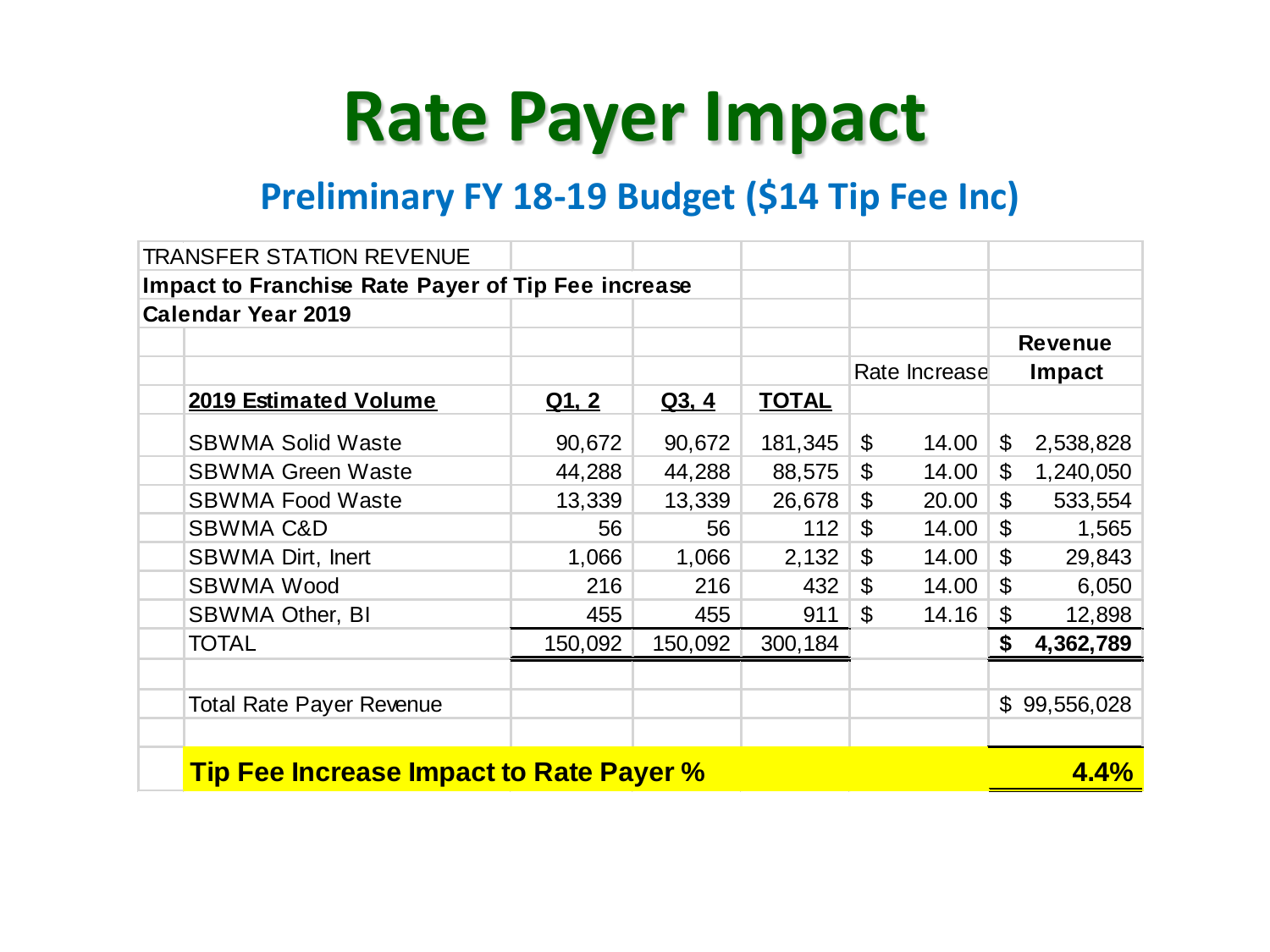### **Financial Summary**

**Table 2**

| <u>Table Z</u>                   |               |                |                      |               |              |  |  |  |  |
|----------------------------------|---------------|----------------|----------------------|---------------|--------------|--|--|--|--|
| <b>FY18/19 FINANCIAL SUMMARY</b> |               |                |                      |               |              |  |  |  |  |
|                                  | FY17/18       | FY17/18        | FY18/19              | Variance to   |              |  |  |  |  |
|                                  | Adopted       | Mid-Year       | Preliminary          | Adopted       | Better/Worse |  |  |  |  |
| Categories                       | <b>Budget</b> | <b>Budget</b>  | <b>Budget</b>        | <b>Budget</b> | %            |  |  |  |  |
| <b>Total Revenue</b>             | \$46,960,353] | \$49,180,563   | \$51,694,167         | \$4,733,815   | 10%          |  |  |  |  |
| Program                          | \$3,653,015   | \$3,688,963    | \$3,375,780          | (\$277, 235)  | 8%           |  |  |  |  |
| Shoreway Operations              | \$35,927,570  | \$39,146,496]  | 41,110,633<br>\$     | \$5,183,063   | $-14%$       |  |  |  |  |
| <b>Total Operating Expense</b>   | 39,580,585    | 42,835,459     | 44,486,413           | \$4,905,828   | $-12%$       |  |  |  |  |
| Non-Operating Expense            | 4,556,880     | 4,734,406      | 4,894,949            | 338,069       | $-7%$        |  |  |  |  |
| <b>Total Expense</b>             | 44,137,465    | 47,569,865     | 49,381,362           | 5,243,898     | $-12%$       |  |  |  |  |
| <b>Net Income</b>                | 2,822,888     | 1,610,698<br>S | $2,312,805$ \$<br>\$ | (510, 083)    | $-18%$       |  |  |  |  |